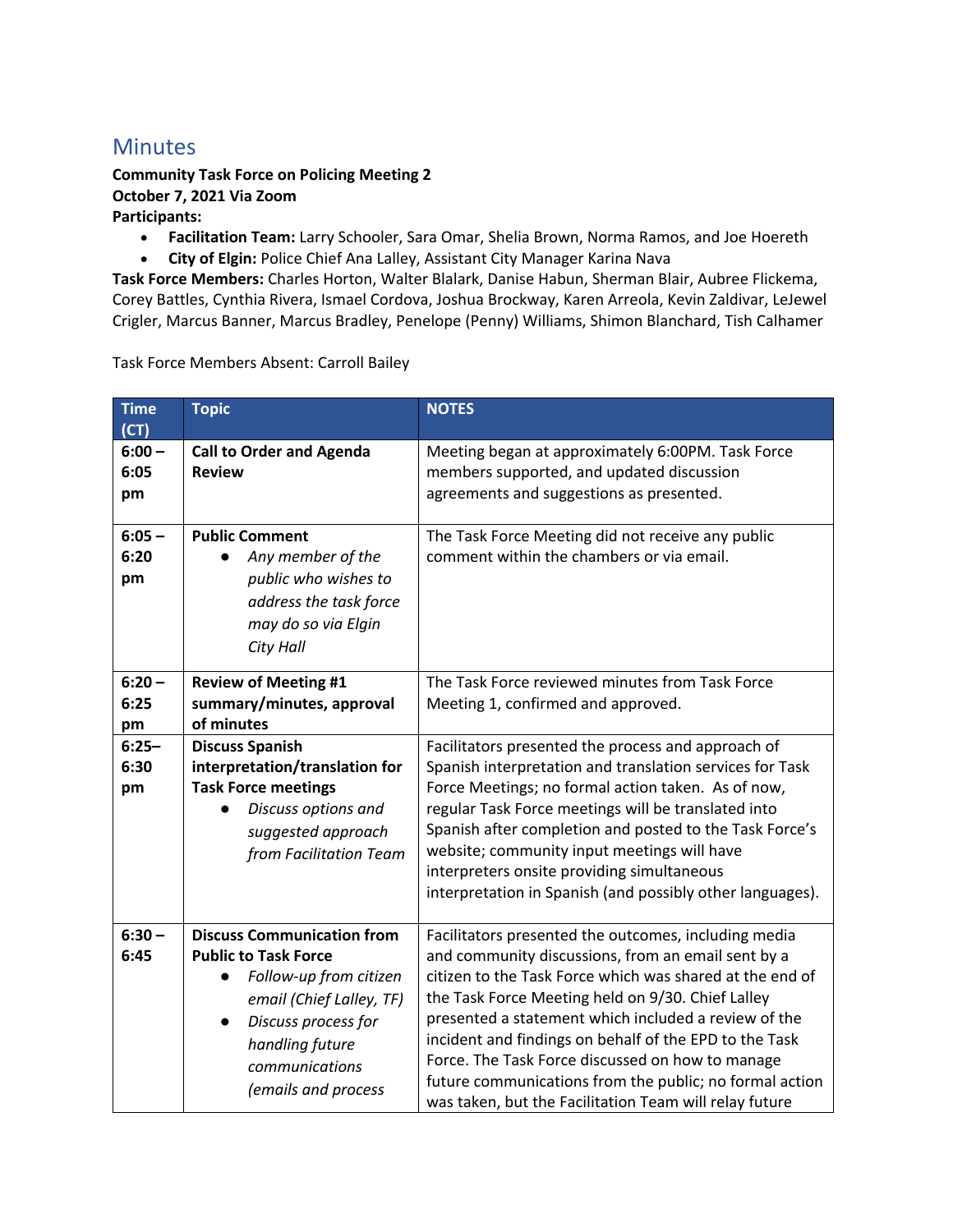|          | communication                               | communications from the public to the Task Force with                                                         |
|----------|---------------------------------------------|---------------------------------------------------------------------------------------------------------------|
|          | between meetings)                           | information redacted as needed (email addresses,                                                              |
|          | What is our practice                        | names, etc.).                                                                                                 |
|          | moving forward                              |                                                                                                               |
| $6:45 -$ | <b>Task Force Structure</b>                 | Facilitators presented four options and conversation and                                                      |
| 7:00     | <b>Conversation/Decision</b>                | decision structural models. The Task Force members                                                            |
| pm       | Review input from TF                        | discussed which model would work best. The Task Force                                                         |
|          | in meeting 1                                | members presented four models to decide which                                                                 |
|          | Discussion about<br>$\bullet$               | included:                                                                                                     |
|          | structural models                           | Model 1 Chair/Vice-Chair (permanent): Agenda prep,                                                            |
|          | elsewhere                                   | will be the voice of TF for Media, Council etc.-Facilitators                                                  |
|          | Make decision (via<br>$\bullet$             | will work with TF on what to say to media. Compliance                                                         |
|          | consensus, vote, etc.)<br>on best structure | w/ordinance/procedures to call to order.                                                                      |
|          |                                             | Model 2: Chair/Vice-Chair (rotating): Same                                                                    |
|          |                                             | task/responsibilities but workload will be rotated with TF<br>members                                         |
|          |                                             | Model 3: No-Chair/Vice-Chair: TF will provide input on                                                        |
|          |                                             | agendas during prior meeting; facilitators guide TF                                                           |
|          |                                             | members in their discussions. TF will decide how to                                                           |
|          |                                             | repond to media inquiries<br>Model 4 Core/coordinating Team: Clarification was made                           |
|          |                                             | that there will be (5) or less TF members. Serve as                                                           |
|          |                                             | rotating spokespeople for TF. Rotate role call meetings                                                       |
|          |                                             | and adjournment.                                                                                              |
|          |                                             |                                                                                                               |
|          |                                             | The Task Force members agreed via consensus to Model                                                          |
|          |                                             | TF Member Cordova's recommendation moving forward.                                                            |
|          |                                             | The Task Force will select a chair, co-chair, and<br>spokesperson, who will serve in those roles for the next |
|          |                                             | few months, at which time the Task Force can determine                                                        |
|          |                                             | whether those individuals should continue serving (if                                                         |
|          |                                             | they would like to continue) or whether new members                                                           |
|          |                                             | should be chosen to fill those roles.                                                                         |
| $7:00 -$ | <b>Break</b>                                |                                                                                                               |
| 7:05pm   |                                             |                                                                                                               |
| $7:05 -$ | <b>Information Needs</b>                    | Facilitators presented the topic prioritized the Task Force                                                   |
| 7:20pm   | Learn what Task Force                       | Meeting 1 topics to discuss additional ways to support                                                        |
|          | members want to                             | informational needs to address these topics.                                                                  |
|          | know in order to                            |                                                                                                               |
|          | address their assigned                      | 1) Ensure/improve accountability for Elgin Police                                                             |
|          | topics                                      | Department<br>2) Consistency of EPD's Use of Force policies with best                                         |
|          | Make specific requests                      | practices                                                                                                     |
|          | for information from<br><b>Elgin Police</b> | 3) Evaluating current EPD Training                                                                            |